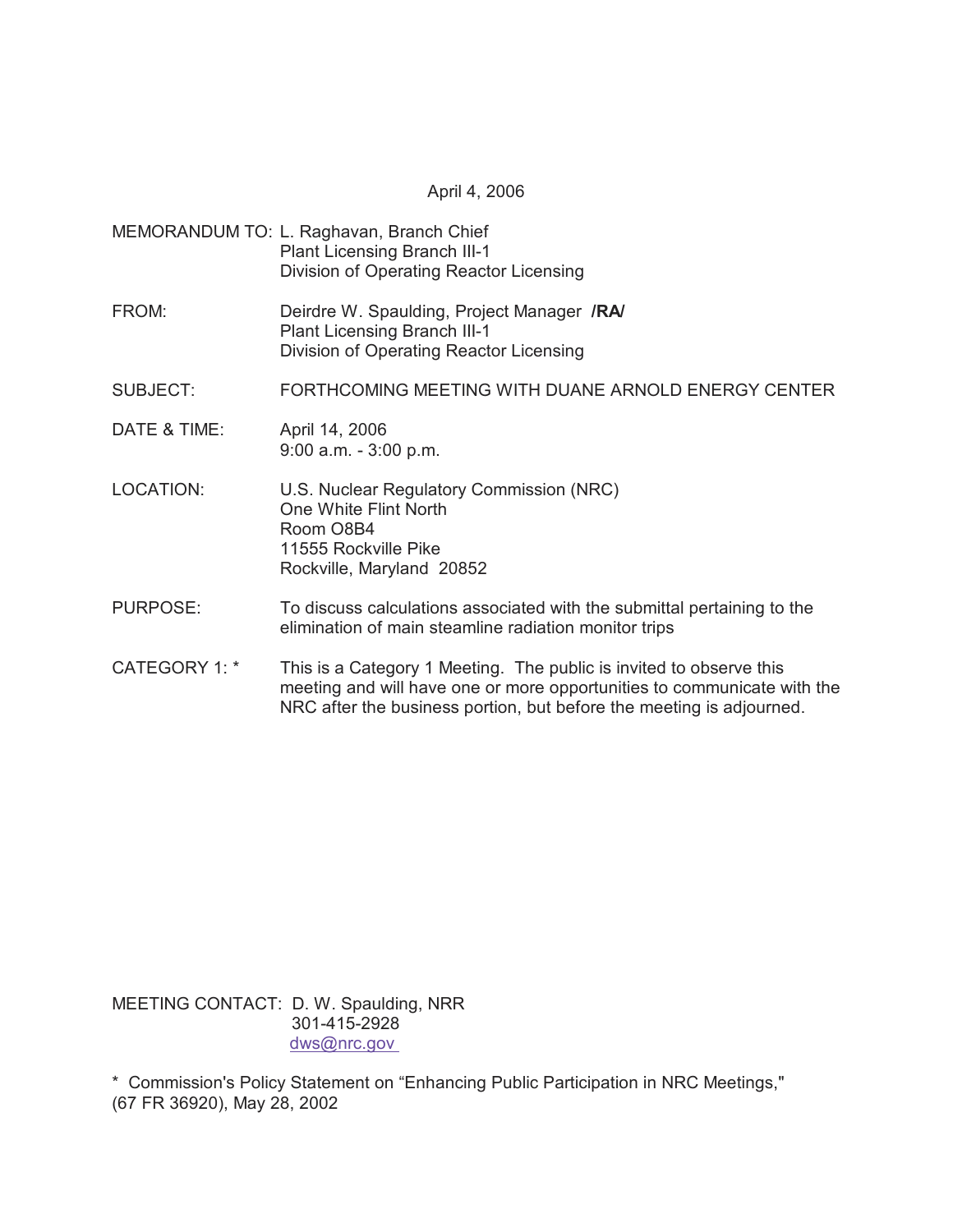PARTICIPANTS: Participants from the NRC include members of the Office of Nuclear Reactor Regulation (NRR)

> D. Spaulding M. Kotzalas A. Drozd L. Brown

NRC/NRR Duane Arnold Steve Catron, et al.

Docket No. 50-331

Enclosure: Agenda

cc w/encl: See next page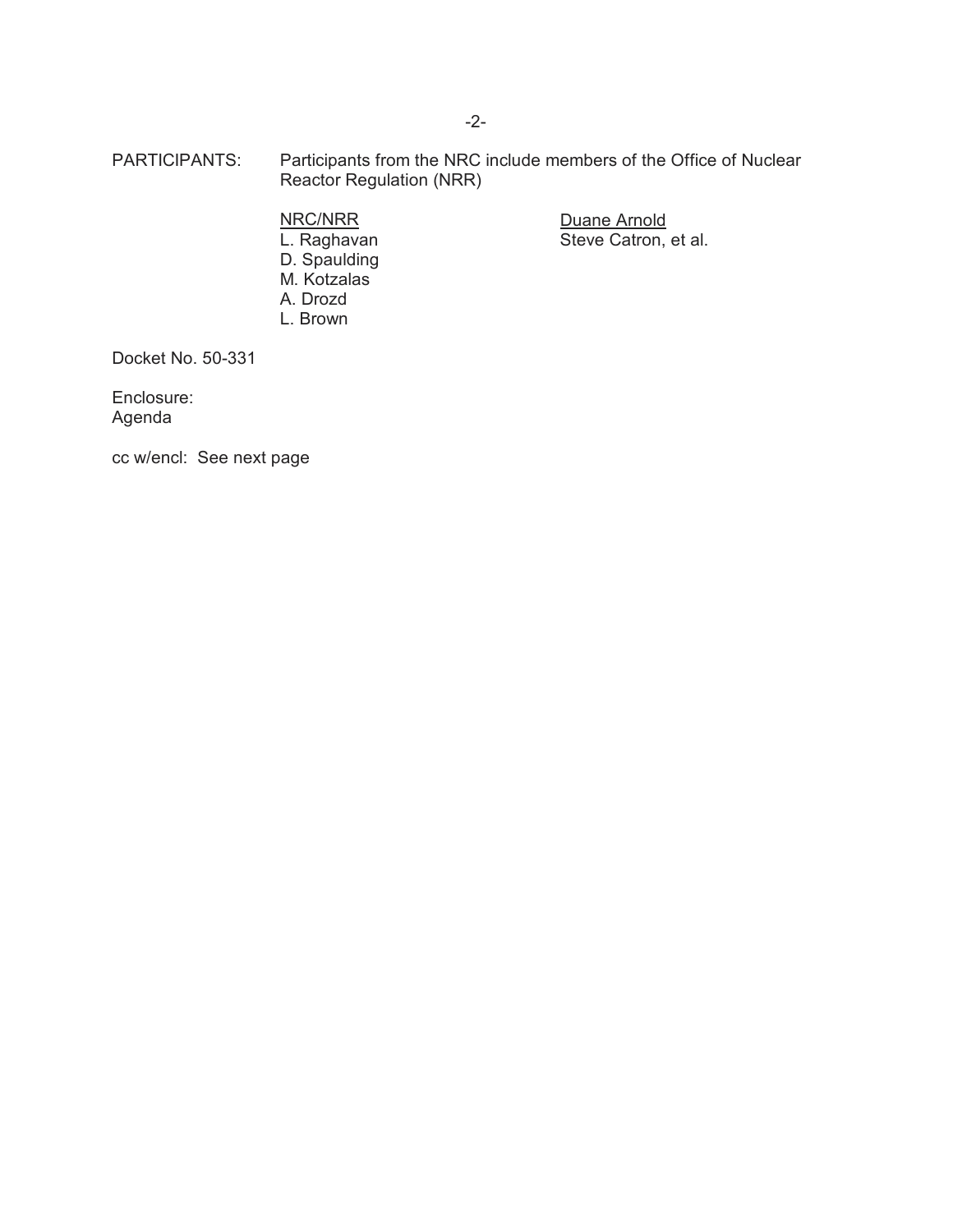- PARTICIPANTS: Participants from the NRC include members of the Office of Nuclear Reactor Regulation (NRR)
	- D. Spaulding M. Kotzalas A. Drozd L. Brown

NRC/NRR Duane Arnold Steve Catron, et al.

Docket No. 50-331

Enclosure: Agenda

cc w/encl: See next page

## ADAMS ACCESSION NUMBER: **ML060890179**

| OFFICE      | NRR/LPL3-1/PM     | NRR/LPL3-1/LA  | $NRR/LPL3-1/BC$ |
|-------------|-------------------|----------------|-----------------|
| <b>NAME</b> | <b>DSpaulding</b> | <b>THarris</b> | LRaghavan       |
| DATE        | 4/4/06            | 3/31/06        | 4/4/06          |

OFFICIAL RECORD COPY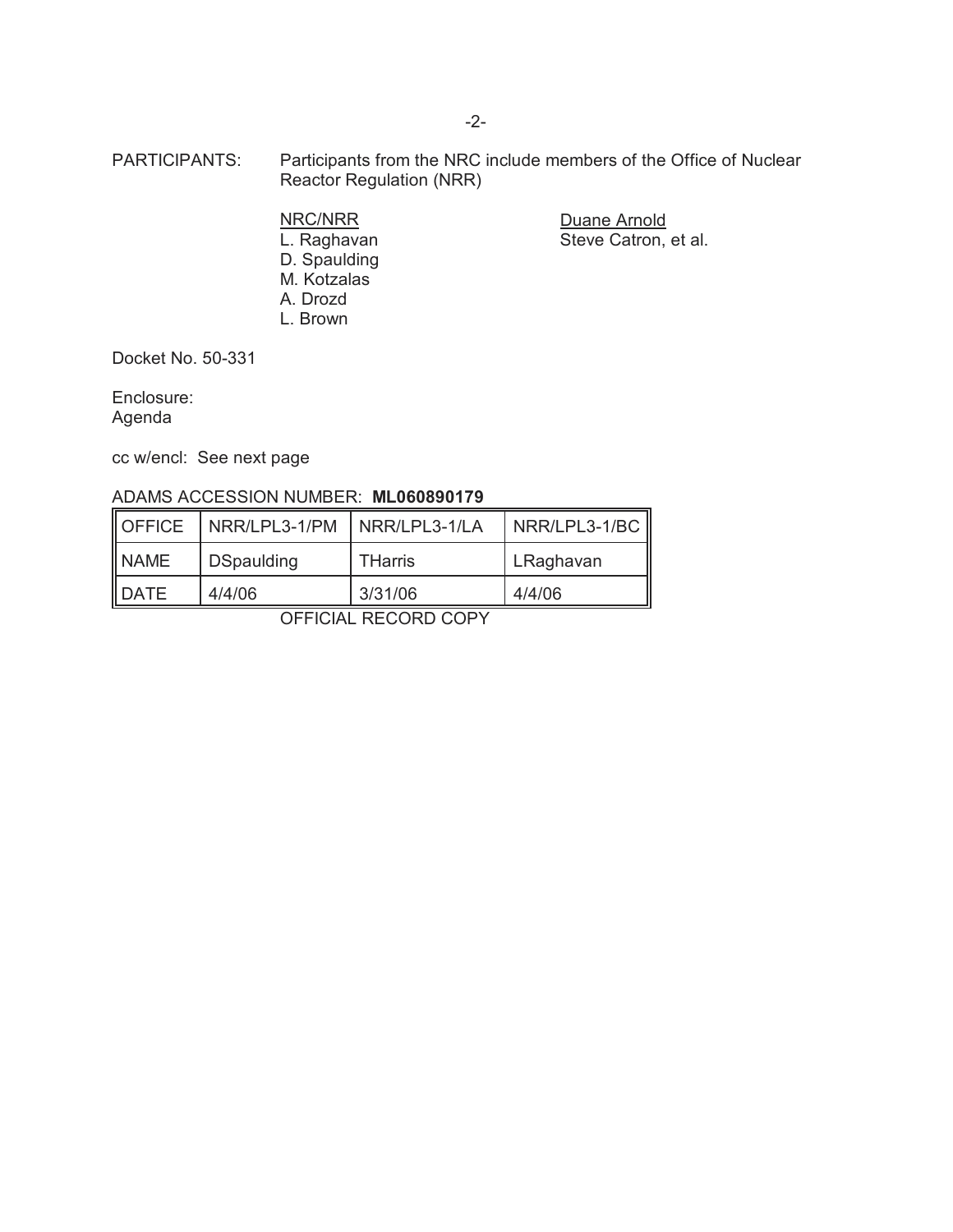## **MEETING WITH DUANE ARNOLD ENERGY CENTER TO DISCUSS CALCULATIONS ASSOCIATED WITH THE SUBMITTAL PERTAINING TO THE ELIMINATION OF MAIN STEAMLINE RADIATION MONITOR TRIPS**

April 14, 2006

- 1. Introductions
- 2. Duane Arnold Presentation
- 3. Discussion
- 4. Public Comments
- 5. Summary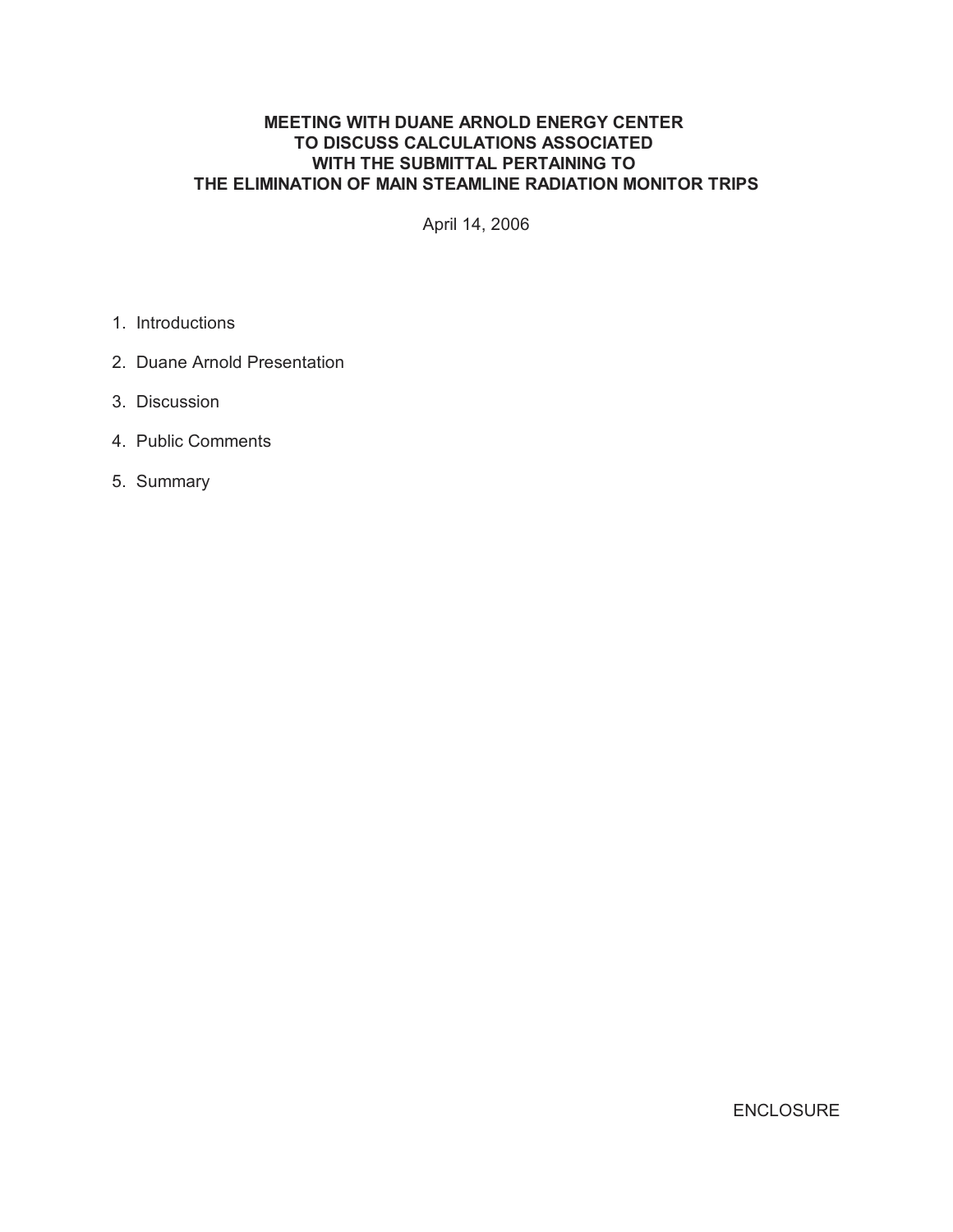Memorandum to L. Raghavan from D. Spaulding dated April 14, 2006

SUBJECT: FORTHCOMING MEETING WITH DUANE ARNOLD ENERGY CENTER

DISTRIBUTION: PUBLIC LPLIII-1 R/F RidsNrrDorl (CHaney, EHackett) RidsNrrDorlLple (LRaghavan) RidsNrrPMDSpaulding RidsNrrLATHarris RidsNrrDraAadb (MKotazalas) RidsOpaMailCenter RidsOgcMailCenter RidsAcrsAcnwMailCenter RidsNrrAdro RidsRgn3MailCenter JDixon-Herrity, RIII JStrasma,OPA RIII RJasinski, NRR DWeaver PMNS ADrozd LBrown Receptionist (OWFN and TWFN)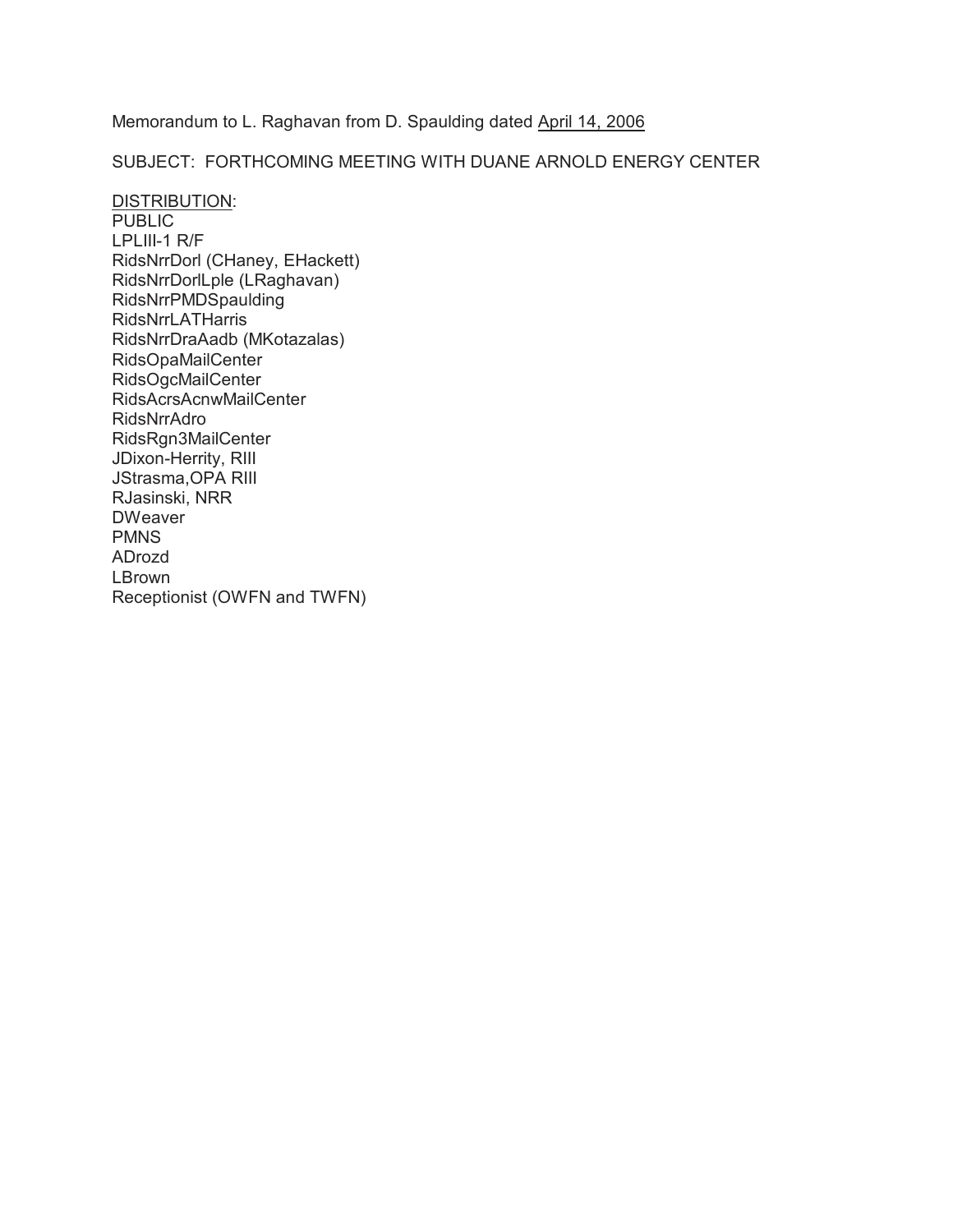## Duane Arnold Energy Center

cc:

Mr. J. A. Stall Senior Vice President, Nuclear and Chief Nuclear Officer Florida Power & Light Company P. O. Box 14000 Juno Beach, FL 33408-0420

Mr. Gary Van Middlesworth Vice President Duane Arnold Energy Center 3277 DAEC Road Palo, IA 52324-9785

Mr. M. S. Ross Managing Attorney Florida Power & Light Company P. O. Box 14000 Juno Beach, FL 33408-0420

Mr. R. E. Helfrich Senior Attorney Florida Power & Light Company P. O. Box 14000 Juno Beach, FL 33408-0420

Mr. W. E. Webster Vice President, Nuclear Operations Florida Power & Light Company P. O. Box 14000 Juno Beach, FL 33408-0420

John Bjorseth Site Director Duane Arnold Energy Center 3277 DAEC Road Palo, IA 52324

Steven R. Catron Manager, Regulatory Affairs Duane Arnold Energy Center 3277 DAEC Road Palo, IA 52324

U. S. Nuclear Regulatory Commission Resident Inspector's Office Rural Route #1 Palo, IA 52324

Regional Administrator, Region III U.S. Nuclear Regulatory Commission Suite 210 2443 Warrenville Road Lisle, IL 60532-4351

Mr. M. Warner Vice President, Nuclear Operations Support Florida Power & Light Company P. O. Box 14000 Juno Beach, FL 33408-0420

Mr. D. A. Curtland Plant Manager Duane Arnold Energy Center 3277 DAEC Rd. Palo, IA 52324-9785

Mr. R. S. Kundalkar Vice President, Nuclear Engineering Florida Power & Light Company P. O. Box 14000 Juno Beach, FL 33408-0420

Daniel McGhee Utilities Division Iowa Department of Commerce Lucas Office Buildings, 5th Floor Des Moines, IA 50319

Chairman, Linn County Board of Supervisors 930 1st Street SW Cedar Rapids, IA 52404